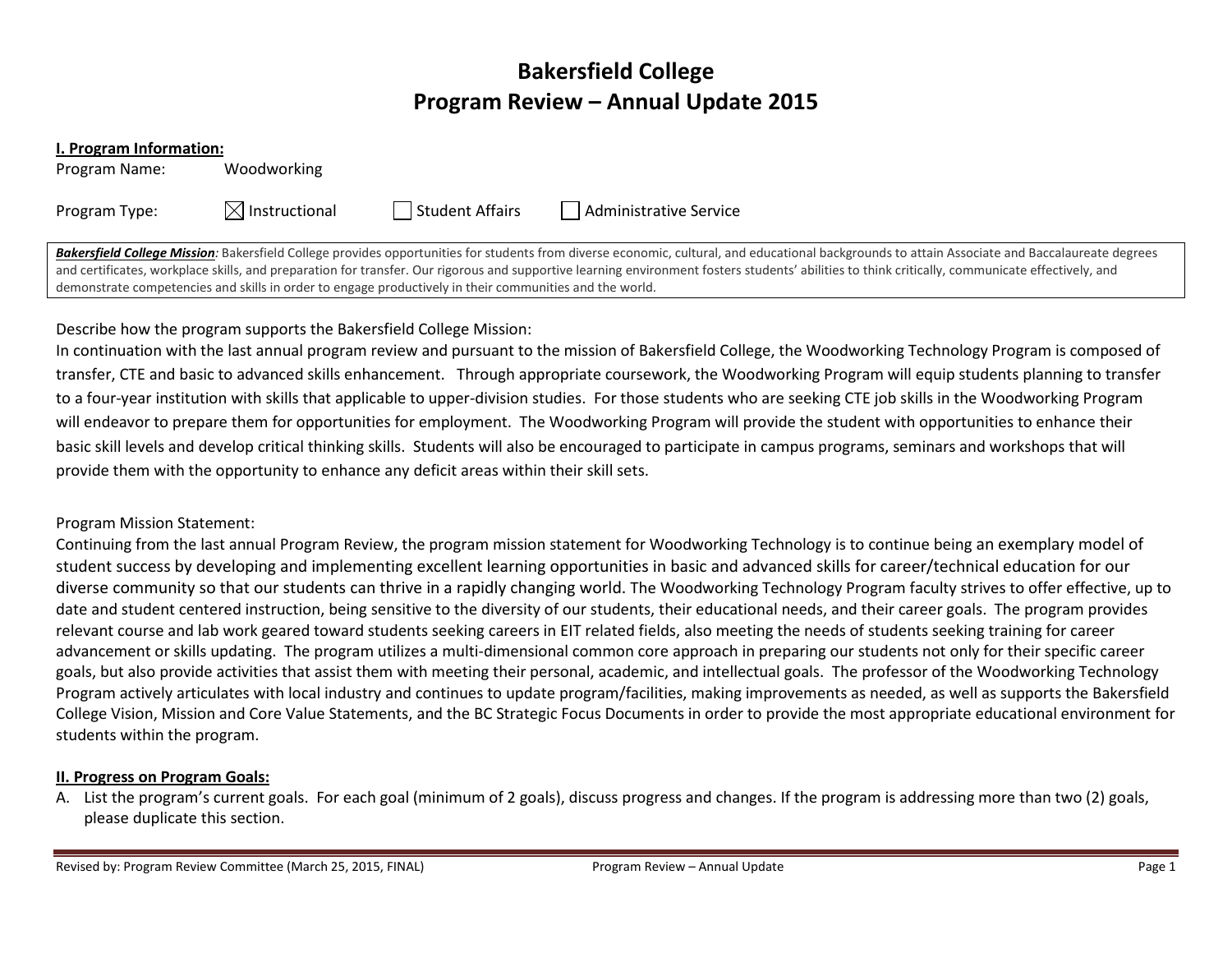| <b>Program Goal</b> | Which institutional goals from the<br><b>Bakersfield College Strategic Plan will</b><br>be advanced upon completion of this<br>goal? (select all that apply) | Progress on goal achievement<br>(choose one)                     | <b>Comments</b> |
|---------------------|--------------------------------------------------------------------------------------------------------------------------------------------------------------|------------------------------------------------------------------|-----------------|
|                     | 1: Student Learning<br>2: Student Progression and Completion<br>3: Facilities<br>4: Oversight and Accountability<br>5: Leadership and Engagement             | Completed:<br>(Date)<br>Revised:<br>(Date)<br>Ongoing:<br>(Date) |                 |
| 2 <sub>1</sub>      | 1: Student Learning<br>2: Student Progression and Completion<br>3: Facilities<br>4: Oversight and Accountability<br>5: Leadership and Engagement             | Completed:<br>(Date)<br>Revised:<br>(Date)<br>Ongoing:<br>(Date) |                 |

### B. List new or revised goals (if applicable)

| <b>New/Replacement Program Goal</b> | Which institutional goals will be advanced upon<br>completion of this goal? (select all that apply) | <b>Anticipated Results</b> |
|-------------------------------------|-----------------------------------------------------------------------------------------------------|----------------------------|
|                                     | 1: Student Learning                                                                                 |                            |
|                                     | $\Box$ 2: Student Progression and Completion                                                        |                            |
|                                     | 3: Facilities                                                                                       |                            |
|                                     | 4: Oversight and Accountability                                                                     |                            |
|                                     | 5: Leadership and Engagement                                                                        |                            |

### **III. Trend Data Analysis:**

Highlight any significant changes in the following metrics and discuss what such changes mean to your program.

- A. Changes in student demographics (gender, age and ethnicity).
- B. Changes in enrollment (headcount, sections, course enrollment and productivity).
- C. Success and retention for face‐to‐face, as well as online/distance courses.
- D. Changes in the achievement gap and disproportionate impact (Equity).
- E. Other program-specific data that reflects significant changes *(please specify or attach).* All Student Affairs and Administrative Services should respond.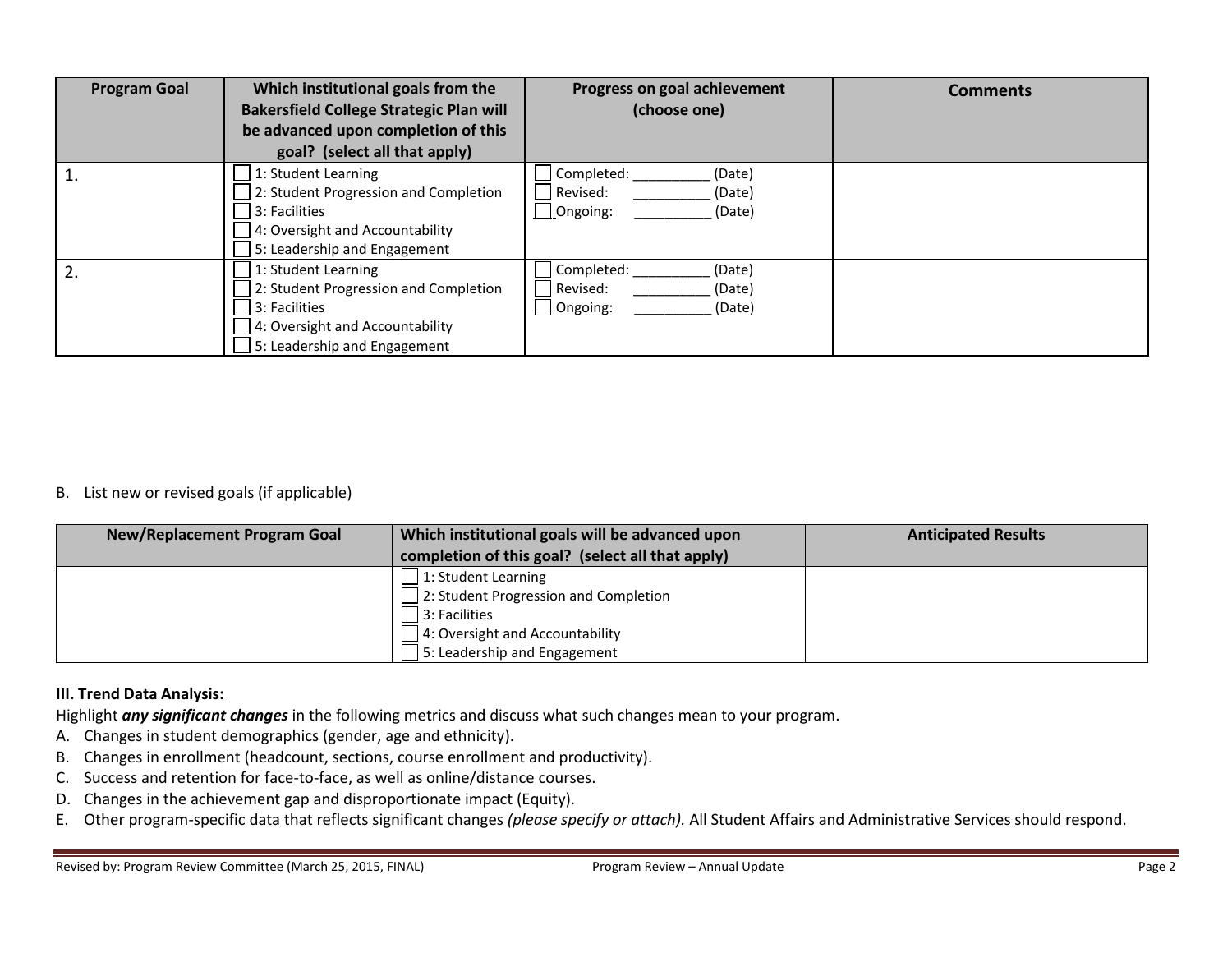## IV. Program Assessment (focus on most recent year):

- A. How did your outcomes assessment results inform your program planning? Use bullet points to organize your response.
- B. How did your outcomes assessment results inform your resource requests? The results should support and justify resource requests.
- C. How do course level student learning outcomes align with program learning outcomes? Instructional programs can combine questions C and D for one response (SLO/PLO/ILO).
- D. How do the program learning outcomes or Administrative Unit Outcomes align with Institutional Learning Outcomes? All Student Affairs and Administrative Services should respond.

#### **Institutional Learning Outcomes:**

Think: Think critically and evaluate sources and information for validity and usefulness. Communicate: Communicate effectively in both written and oral forms. Demonstrate: Demonstrate competency in a field of knowledge or with job-related skills. Engage: Engage productively in all levels of society – interpersonal, community, the state and the nation, and the world.

- E. Describe any significant changes in your program's strengths since last year.
- F. Describe *any significant changes* in your program's weaknesses since last year.
- G. If applicable, describe any unplanned events that affected your program.

V. Assess Your Program's Resource Needs: To request resources (staff, faculty, technology, equipment, budget, and facilities), please fill out the appropriate form. https://committees.kccd.edu/bc/committee/programreview

- A. Human Resources and Professional Development:
	- 1. If you are requesting any additional positions, explain briefly how the additional positions will contribute to increased student success. Include upcoming retirements or open positions that need to be filled.
	- 2. Professional Development:
		- a. Describe briefly the effectiveness of the professional development your program has been engaged in (either providing or attending) during the last year, focusing on how it contributed to student success.
		- b. What professional development opportunities and contributions can your program make to the college in the future?
- B. <u>Facilities:</u>
	- 1. How have facilities' maintenance, repair or updating affected your program in the past year as it relates to student success?
	- 2. How will your Facilities Request for next year contribute to student success?
- C. Technology and Equipment:
	- 1. Understanding that some programs teach in multiple classrooms, how has new, repurposed or existing technology or equipment affected your program in the past year as it relates to student success?
	- 2. How will your new or repurposed classroom, office technology and/or equipment request contribute to student success?